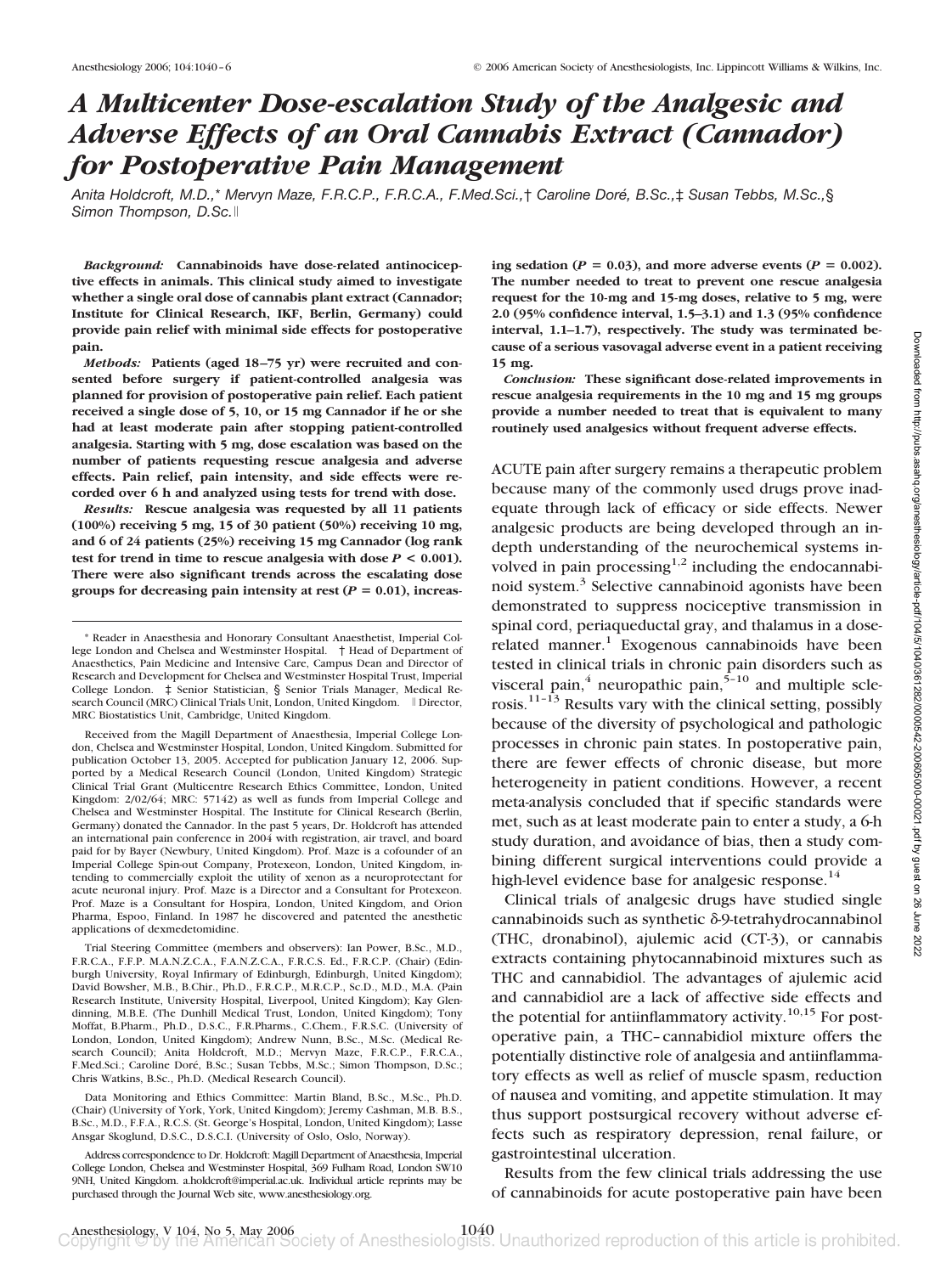mixed. No analgesic effects were reported from a randomized, double-blind, crossover study of 10 males who each received intravenous placebo, diazepam, or two doses of THC for dental extraction pain.<sup>16</sup> In a randomized, placebo-controlled trial of 56 postsurgical or trauma patients, the cannabinoid levonantradol provided non–dose-dependent pain relief, but adverse side effects limited further study.17 More recently, THC, either as a capsule (in a randomized, placebo-controlled, doubleblind trial) or sublingual spray (dose-escalation study), has been reported to have no analgesic effects at 5 mg after abdominal hysterectomy.18 However, higher doses of THC were effective in the treatment of cancer pain.<sup>19</sup>

This study was designed to test whether a standardized cannabis plant extract was analgesic in the context of acute pain after surgery. We chose to deliver a single dose because clinical effects from the oral route can last as long as conventional oral analgesics, *i.e.*, up to 6 h.

## **Materials and Methods**

## *Study Design*

This was a dose-escalation study of the postoperative pain-relieving qualities of oral cannabis (Cannador). The study recruited all types of surgical patients requiring overnight patient-controlled analgesia with morphine. Cannador was given after patients chose to stop patientcontrolled analgesia use and when oral analgesic administration was clinically indicated. Rescue analgesia was available at all times based on the standard postoperative guidelines at each participating hospital.

#### *Patient Selection*

For inclusion, patients had to be aged 18–75 yr, be experiencing at least moderate pain, weigh more than 50 kg to avoid overdosing with a fixed dose, be able to take oral medications, have treatment for hypertension or chronic pain stabilized, and have an American Society of Anesthesiologists physical status of I or II. The exclusion criteria were nausea, abnormal liver or renal function, pregnancy or lactation, coronary heart disease, central nervous system–related drugs such as sedatives and anxiolytics, history of psychosis or depression, epilepsy, diabetes, reported cannabis use in the 6 weeks before surgery, and nut allergy.

#### *Study Drug, Doses, and Sample Size*

Cannador provided a product of pharmaceutical quality containing a mixture of cannabinoid plant extracts and was donated by the Institute for Clinical Research (IKF, Berlin, Germany). THC and cannabidiol extracts predominated and were in the ratio of 1:0.3 for the 5-mg dose group and 1:0.5 for the other groups. Each capsule contained 2.5 mg THC in a gelatin base, and the dose related to the THC content. For this single-dose study, the choice of dose (5, 10, or 15 mg) was based on the work of Noyes *et al.*<sup>19</sup> using THC alone in patients with cancer pain.

Dose escalation was based on the proportion of patients requesting rescue analgesia to minimize the number of patients receiving inadequate pain relief. Beginning with 5 mg, each dose was given to either 14 or 30 consecutive patients. If 11 or more of the first 14 patients requested rescue analgesia during the subsequent 6 h, the dose would be increased. If 10 or fewer of the first 14 patients made this request, a total of 30 patients would receive the dose. This used the optimal two-stage design of  $Simon^{20}$  to minimize the expected sample size under the null hypothesis. The sample size calculation for each stage assumed that 80% of patients on a poor dose and 50% on an adequate dose would request rescue analgesia, and set the probability of rejecting an adequate dose or accepting a poor dose at 0.05.

#### *Study Measures*

The frequency and timing of rescue analgesia provided an indicator of analgesic efficacy. Pain relief at rest was assessed using a verbal rating scale (VRS) of  $0-4$  (none, slight, moderate, good, complete). Pain intensity at rest and on movement was assessed using a VRS of 0–3 (none, mild, moderate, severe). Sedation was scored from 0 to 3 (alert, mildly drowsy, moderately drowsy, asleep), and mood was scored by a 100-mm visual analog scale anchored at each end  $(0 = \text{best I could feel}, 100 =$ worst I could feel). Nausea, vomiting, and vital signs (pulse, blood pressure, and respiratory rate) were recorded. Assessments were made before drug administration and then hourly for 6 h. In addition, pain relief, pain intensity at rest, and sedation were recorded at 30 and 90 min to estimate the timing of peak effects more precisely. At the end of the study, both patient and researcher made independent global assessments of treatment effectiveness on a VRS from 0 to 4 (poor, fair, good, very good, excellent).

Adverse events were recorded by the researchers at the time of the event with follow-up where necessary until the event was resolved. Severity was recorded as mild, moderate, or severe, and causality was recorded as none, remote, possibly, probably treatment related, or not assessable. Serious adverse events were recorded separately in accordance with International Conference on Harmonisation Good Clinical Practice guidelines.#

#### *Study Administration*

Twelve centers contributed patients between October 2001 and July 2003. Multicenter and local research ethics committees and the Medicines and Healthcare products

<sup>#</sup> International Conference on Harmonisation of Technical Requirements of Pharmaceuticals for Human Use. ICH Harmonised Tripartite Guideline. Guideline for Good Clinical Practice 1996. Available at: www.ich.org/pdfifpma/e6.pdf. Accessed October 12, 2005.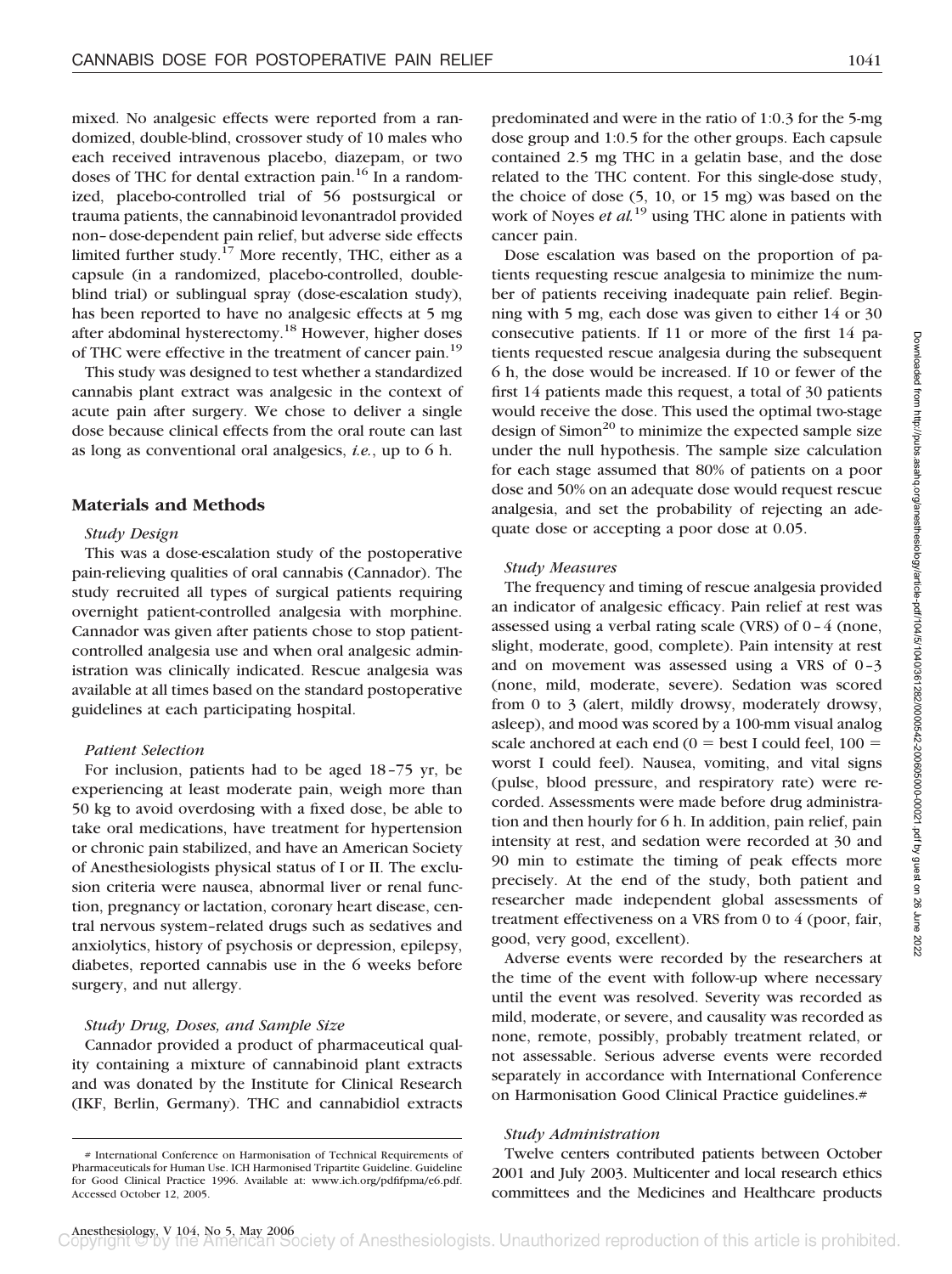Regulatory Agency (London, United Kingdom) gave approval. Home Office licenses were granted to participating consultants and pharmacists. Independent oversight was provided by a Trial Steering Committee and Data Monitoring and Ethics Committee; the latter reviewed rescue analgesia and adverse events before dose increases.

## *Study Process*

Detailed screening logs were kept for a 3-month period from April to June 2003 so that the study recruitment process could be monitored. A total of 135 patients were found to be eligible at preoperative screening, and 44 gave written consent (33%). Of these, 34 (77%) received patient-controlled analgesia postoperatively, and 20 (59%) of these fulfilled the postoperative inclusion criteria and received Cannador capsules. During this 3-month period, 20 (15%) of the 135 patients eligible preoperatively were studied postoperatively.

## *Protocol Violations*

There were nine protocol violations out of the entire study population who fulfilled the postoperative inclusion criteria. Three patients had mild nausea at baseline (one at 5 mg, two at 10 mg), three patients had only mild resting pain intensity at baseline (one at 5 mg, two at 10 mg), one patient (10 mg) had not had elective surgery, one patient (10 mg) was studied 12 days after surgery, and one patient (15 mg) vomited the capsules shortly after administration and no further assessments were made. All patients who received Cannador were included in the analysis.

#### *Statistical Analysis*

Pain relief during the 6-h assessment period was summarized using the sum of the total pain relief VRS scores at the eight assessments  $(0.5, 1, 1.5, 2, 3, 4, 5,$  and 6 h). Pain intensity was summarized by the sum of the pain intensity VRS differences from baseline ( $P_0 - P_t$ ), where  $P<sub>0</sub>$  is the baseline score. Sedation VRS and mood visual analog scale were analyzed in a similar way to pain intensity. If rescue analgesia was required, all subsequent scores were set to baseline (or zero for pain relief). Higher values for summary measures therefore correspond to improvements in pain relief, pain intensity, sedation, or mood.

Statistical analysis consisted of tests for trend with dose: logistic regression for binary data (*e.g.*, presence/ absence, yes/no), a nonparametric test for trend for continuous nonnormal data (*e.g.*, sum of the total pain relief VRS scores), $^{21}$  and a log rank test for trend for time to rescue analgesia. In a *post hoc* analysis, given the lack of analgesic effect in the 5-mg dose group, the number needed to treat (NNT) to prevent one rescue analgesia request for the 10-mg and 15-mg dose groups compared with 5 mg was calculated. The NNT is the reciprocal of the absolute risk difference.<sup>22</sup>

#### **Results**

#### *Numbers Studied for Each Dose*

The first 11 patients at the 5-mg dose all requested rescue analgesia, so the dose was considered to provide inadequate analgesia and was stopped. For the 10-mg dose, only 6 of the first 14 patients required rescue analgesia, so recruitment continued for 30 patients. At 15 mg, 3 of the first 14 patients required rescue analgesia, and recruitment was subsequently stopped according to the predetermined protocol when the 24th patient had a serious adverse event.

## *Baseline Characteristics*

The number of centers contributing patients increased from two for the 5-mg dose to eight for the 15-mg dose. There were no significant trends with dose for age, physical and medical characteristics, baseline values for pain intensity at rest and on movement, sedation, nausea, and mood assessments except diastolic blood pressure (*P* 0.03; table 1). No patients had detectable urinary cannabinoids on screening. Apart from the different distribution of surgical types, the three dose groups were similar at baseline.

#### *Outcome Measures for Each Dose*

**Rescue Analgesia.** Rescue analgesia was requested by all 11 patients receiving the 5-mg dose (100%), 15 of 30 (50%) of patients receiving the 10-mg dose, and 6 of 24 (25%) of patients receiving the 15-mg dose (table 2). There was a highly significant linear trend  $(P \le 0.001)$  in time to rescue analgesia with dose (fig. 1). There is a clear separation of the curve for the 5-mg dose from 2 h after capsule administration, whereas the curves for the 10-mg and 15-mg doses do not diverge until 4 h. The NNT to prevent one request for rescue analgesia for the 10-mg and 15-mg doses, relative to 5 mg, were 2.0 (95% confidence interval, 1.5–3.1) and 1.3 (95% confidence interval, 1.1–1.7), respectively.

Pain. Summary measures for pain relief and pain intensity are presented in table 2. There was no significant linear trend with dose for sum of the total pain relief VRS scores ( $P = 0.17$ ). Mean pain relief for each assessment is shown in figure 2 and was similar for all three doses up to 1.5 h but then fell off more rapidly for 5 mg. There were significant linear trends for improvement in pain intensity with dose for sum of the pain intensity VRS differences at rest ( $P = 0.01$ ). Sum of the pain intensity VRS differences on movement, and the global evaluation scores did not show significant trends with dose.

**Other Effects.** There were significant trends for sedation ( $P = 0.03$ ) and nausea ( $P = 0.06$ ) with increasing dose (table 3). There were no significant trends for vomiting ( $P = 0.2$ ) or mood ( $P = 0.6$ ).

There were no statistically significant trends in the proportion of patients showing a clinically important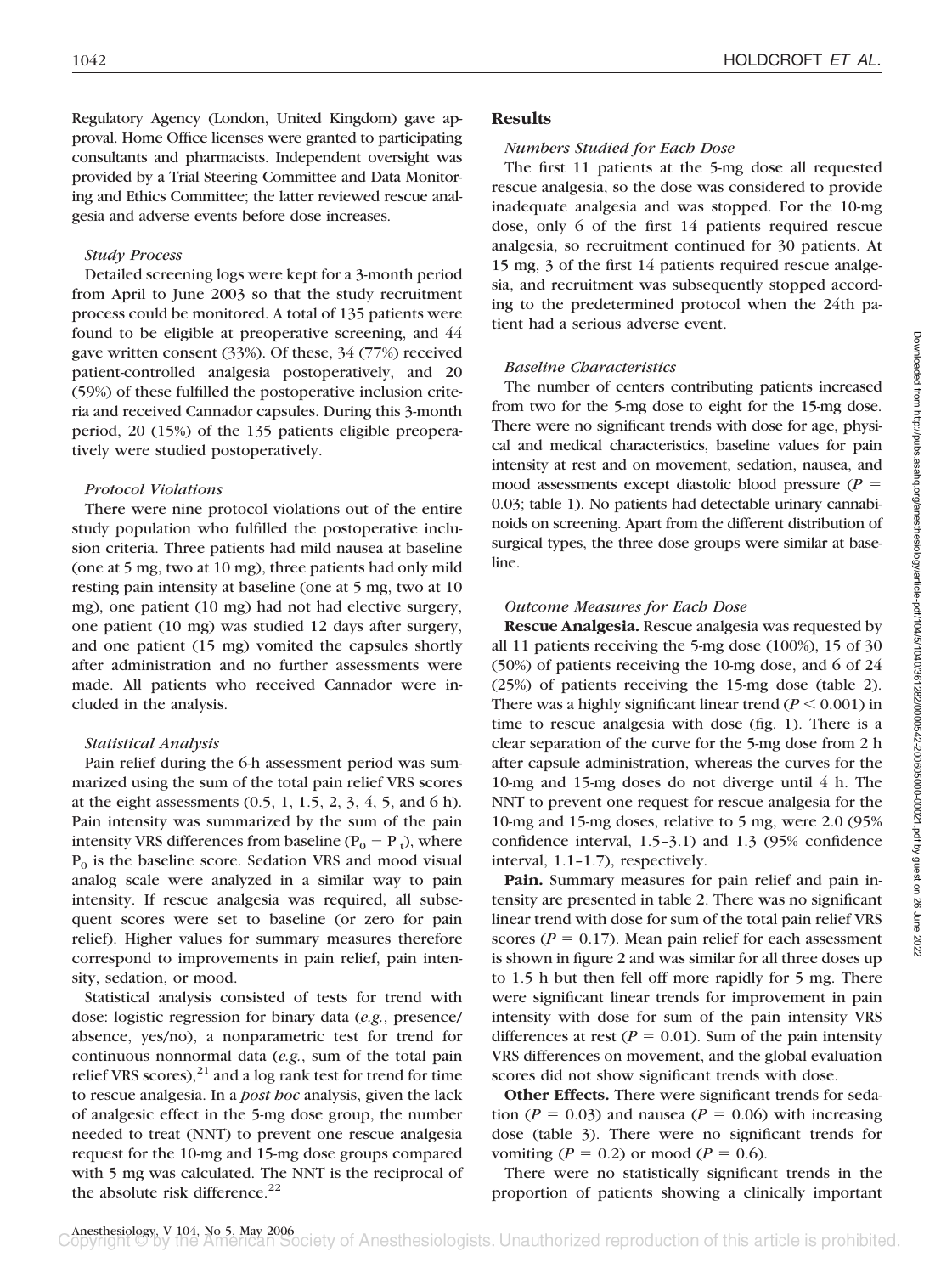|  |  |  | Table 1. Baseline Characteristics for Each Dose Group |  |  |  |  |
|--|--|--|-------------------------------------------------------|--|--|--|--|
|--|--|--|-------------------------------------------------------|--|--|--|--|

| Variable                                                 | 5 mg (n = 11)  | 10 mg ( $n = 30$ )       | 15 mg (n = $24$ ) | P Value |
|----------------------------------------------------------|----------------|--------------------------|-------------------|---------|
| No. of centers contributing patients                     | 2              | 5                        | 8                 |         |
| Age, yr                                                  | $45 \pm 7$     | $50 \pm 13$              | $53 \pm 12$       | 0.09    |
| Weight, kg                                               | $81 \pm 14$    | $79 \pm 19$ <sup>*</sup> | $77 \pm 13$       | 0.5     |
| Height, m                                                | $1.6 \pm 0.08$ | $1.7 \pm 0.12$           | $1.7 \pm 0.11$    | 0.2     |
| BMI, $kg/m2$                                             | $31 \pm 5$     | $28 \pm 5$               | $28 \pm 5$        | 0.13    |
| Male sex                                                 | 1(9)           | 12(40)                   | 5(21)             | 0.9     |
| Race                                                     |                |                          |                   |         |
| <b>Black</b>                                             | 1(9)           | 5(17)                    | 1 $(4)$           |         |
| White                                                    | 10(91)         | 22 (76)                  | 23 (96)           |         |
| Mixed                                                    | 0(0)           | 2(7)                     | 0(0)              |         |
| Type of surgery                                          |                |                          |                   |         |
| <b>Breast</b>                                            | 1(9)           | 4(13)                    | 0(0)              |         |
| General                                                  | 0(0)           | 2(7)                     | 2(8)              |         |
| Gynecologic                                              | 6(55)          | 5(17)                    | 16 (67)           |         |
| Orthopedic                                               | 1(9)           | 17(57)                   | 5(21)             |         |
| Plastic                                                  | 3(27)          | 2(7)                     | 1 $(4)$           |         |
| ASA physical status I, <i>i.e.</i> , no medical problems | 9(82)          | 19/28 (68)               | 19 (79)           | 0.9     |
| Heart rate, beats/min                                    | $74 \pm 9$     | $84 \pm 10$              | $77 \pm 12$       | 0.9     |
| Systolic blood pressure, mmHg                            | $116 \pm 15$   | $126 \pm 17$             | $123 \pm 15$      | 0.4     |
| Diastolic blood pressure, mmHg                           | $75 \pm 13$    | $76 \pm 11$              | $69 \pm 8$        | 0.03    |
| Pain intensity VRS at rest                               |                |                          |                   | 1.0     |
| Mild                                                     | 1(9)           | 2(7)                     | 0(0)              |         |
| Moderate                                                 | 9(82)          | 26 (87)                  | 24 (100)          |         |
| Severe                                                   | 1(9)           | 2(7)                     | 0(0)              |         |
| Pain intensity VRS on movement                           |                |                          |                   | 0.9     |
| Moderate                                                 | 4(36)          | 19 (63)                  | 11 (46)           |         |
| Severe                                                   | 7(64)          | 11 (37)                  | 13(54)            |         |
| Sedation                                                 |                |                          |                   | 0.2     |
| Alert                                                    | 5(50)          | 22(73)                   | 18(75)            |         |
| Mildly drowsy                                            | 5(50)          | 8(27)                    | 6(25)             |         |
| Nausea                                                   |                |                          |                   |         |
| Mild                                                     | 1(10)          | 2(7)                     | 0(0)              | 0.5     |
| Postoperative vomiting                                   | 3(27)          | 4(13)                    | 6(25)             | 0.9     |
| Treatment for postoperative nausea and vomiting          | 5(45)          | 14 (47)                  | 12 (50)           | 0.8     |
| Mood VAS+                                                | 53 [43-65]     | 48 [34-68]               | 36 [27-70]        | 0.4     |

Summary measures are mean  $\pm$  SD, number (%), or median [interquartile range]. P value from test for trend with dose.

 $*$  n = 29.  $\dagger$  Higher visual analog scale (VAS) scores indicate worse mood.

 $ASA =$  American Society of Anesthesiologists;  $BMI =$  body mass index;  $VRS =$  verbal rating scale.

change in cardiovascular measures (*i.e.*, 20% increase or decrease from baseline), and no patient required pharmacologic treatment. However, heart rate increased by more than 20% in 19 patients, and one patient in each of the 10-mg and 15-mg groups reached 50–60 beats/min above normal. Systolic and diastolic blood pressure decreases of more than 20% were measured in 9 and 10 patients, respectively, at the higher doses.

#### *Adverse Effects*

There were 26 adverse events recorded among 19 patients (table 4). There was a significant linear trend with dose in the proportion of patients with any adverse events  $(P = 0.002)$ . There was one serious vasovagal adverse event (transient hypotension, pallor, bradycardia, and oxygen desaturation that recovered rapidly without pharmaceutical intervention) at the 15-mg dose, and recruitment to the trial was therefore stopped. The majority of adverse events affected the central nervous (14 of 26) or cardiovascular (6 of 26) systems; none persisted after the study.

#### **Discussion**

In this dose-escalation study of a single dose of 5, 10, or 15 mg cannabis extract, the two higher doses reduced demands and extended time lag for rescue analgesia (50% and 75% of patients having no additional analgesia) and decreased pain intensity at rest. The study had adequate power to detect differences between groups. It required a large number of patients to be assessed for recruitment because of the high dropout rate before the study. This rate was not unexpected given postoperative exclusion factors such as nausea and sedation that are common complications of patient-controlled analgesia with morphine. The 5-mg low dose had no demonstrable clinical effects, and these results from a cannabinoid mixture of 1:0.3 THC/cannabidiol are similar to those reported by Buggy *et al.*<sup>18</sup> for pain intensity difference after a capsule of 5 mg THC alone (*i.e.*, without the addition of other cannabinoids) in a double-blind, placebo-controlled study in women after hysterectomy. The only difference between the studies was in the fre-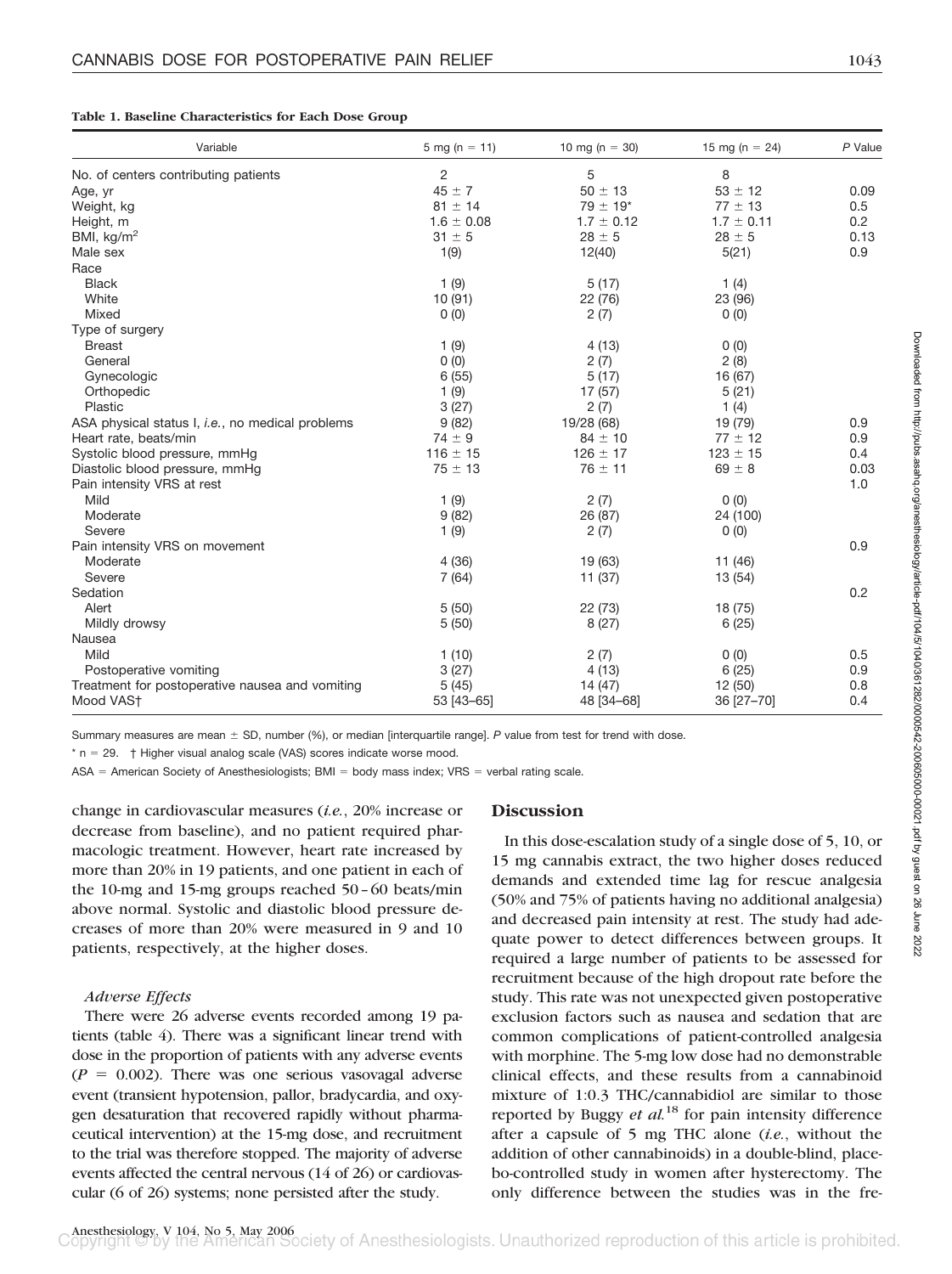| Table 2. Outcome Measures: Rescue Analgesia, Pain Relief, Pain Intensity, and Global Assessment of Effectiveness |
|------------------------------------------------------------------------------------------------------------------|
|------------------------------------------------------------------------------------------------------------------|

| Outcome Measure             | $5 \text{ mg} (n = 11)$ | 10 mg ( $n = 30$ ) | 15 mg (n = $24$ ) | P Value    |
|-----------------------------|-------------------------|--------------------|-------------------|------------|
| Rescue analgesia            | 11 (100)                | 15(50)             | 6(25)             | $< 0.001*$ |
| Pain relief                 |                         |                    |                   |            |
| <b>TOTPAR VRST</b>          | $4$ [1-15]              | $11 [7 - 16]$      | $14 [3 - 18]$     | 0.17       |
| Pain intensity              |                         |                    |                   |            |
| SPID VRS at rest†           | $3[-1 \text{ to } 5]$   | $3 [0 - 6]$        | $5[1-9]$          | 0.01       |
| SPID VRS on movementt       | $0 [0 - 3]$             | $1 [0 - 3]$        | $1$ [0-5]         | 0.7        |
| Global evaluation: assessor |                         |                    |                   | 0.9        |
| Poor                        | 4 (36)                  | 4(14)              | 5(22)             |            |
| Fair                        | 1(9)                    | 10(34)             | 7(30)             |            |
| Good                        | 3(27)                   | 11 (38)            | 5(22)             |            |
| Very good                   | 3(27)                   | 4(14)              | 5(22)             |            |
| Excellent                   | 0(0)                    | 0(0)               | 1(4)              |            |
| Global evaluation: patient  |                         |                    |                   | 0.8        |
| Poor                        | 2(18)                   | 4 (14)             | 6 (26)            |            |
| Fair                        | 3(27)                   | 3(10)              | 3(13)             |            |
| Good                        | 3(27)                   | 18 (62)            | 9(39)             |            |
| Very good                   | 3(27)                   | 3(10)              | 4(17)             |            |
| Excellent                   | 0(0)                    | 1(3)               | 1(4)              |            |

Data are number (%) or median [interquartile range]. *P* value from test for trend with dose.

\* Log rank test for trend in time to rescue analgesia. † Higher values of summary measures indicate improvement.

 $SPID = sum of pain intensity differences; TOTPAR = total pain relief; VRS = verbal rating scale.$ 

quency of side effects. For THC alone, 40% of women reported altered awareness, which differed significantly from placebo and from the current study, where adverse events were minimal in the 5-mg group, and may be due to differences in formulation of the cannabinoids, the type of surgery, or lack of blinding.

The analgesic effect of Cannador can be demonstrated using the NNT. We used the 5-mg cohort as a surrogate for a placebo group because lack of clinical activity has been demonstrated in this and in other studies.<sup>18</sup> The estimated NNT to prevent one request for rescue analgesia for the 10-mg and 15-mg Cannador dose groups relative to the 5-mg group is 2.0 for 10 mg and 1.3 for 15 mg. These values are similar to the NNTs of commonly used orally administered drugs for moderate pain intensity such as morphine, paracetamol, and ibuprofen $^{23}$  and



**Fig. 1. Kaplan-Meier plot of the time to rescue analgesia for 5-, 10-, and 15-mg doses (log rank test for trend with dose** *P* **< 0.001).**

indicate a potential role for cannabinoids in postoperative pain management.

For all drugs, their benefits must be weighed against adverse effects. One method is to use a global assessment so that the overall value of a drug for a patient is measured. The test for trend demonstrated no change for these subjective measures, and this result may reflect our unblinded study design. More objective physiologic assessments were also in place. For example, the reported cardiovascular effects of cannabis in humans are tachycardia on acute ingestion<sup>24</sup> and hypotension and bradycardia after prolonged ingestion. $^{25}$  A vasovagal episode was documented by Notcutt *et al.*<sup>9</sup> 1 h after the first administered dose of sublingual THC and was attributed to the sitting position and a high dose. Dizziness was also reported and is common in most other studies,



Fig. 2. Mean pain relief (as verbal rating scale,  $0 =$  no to  $4 =$ **complete) at each assessment for each dose. Pain relief set to** zero after rescue analgesia. Bars correspond to  $\pm 1$  SE.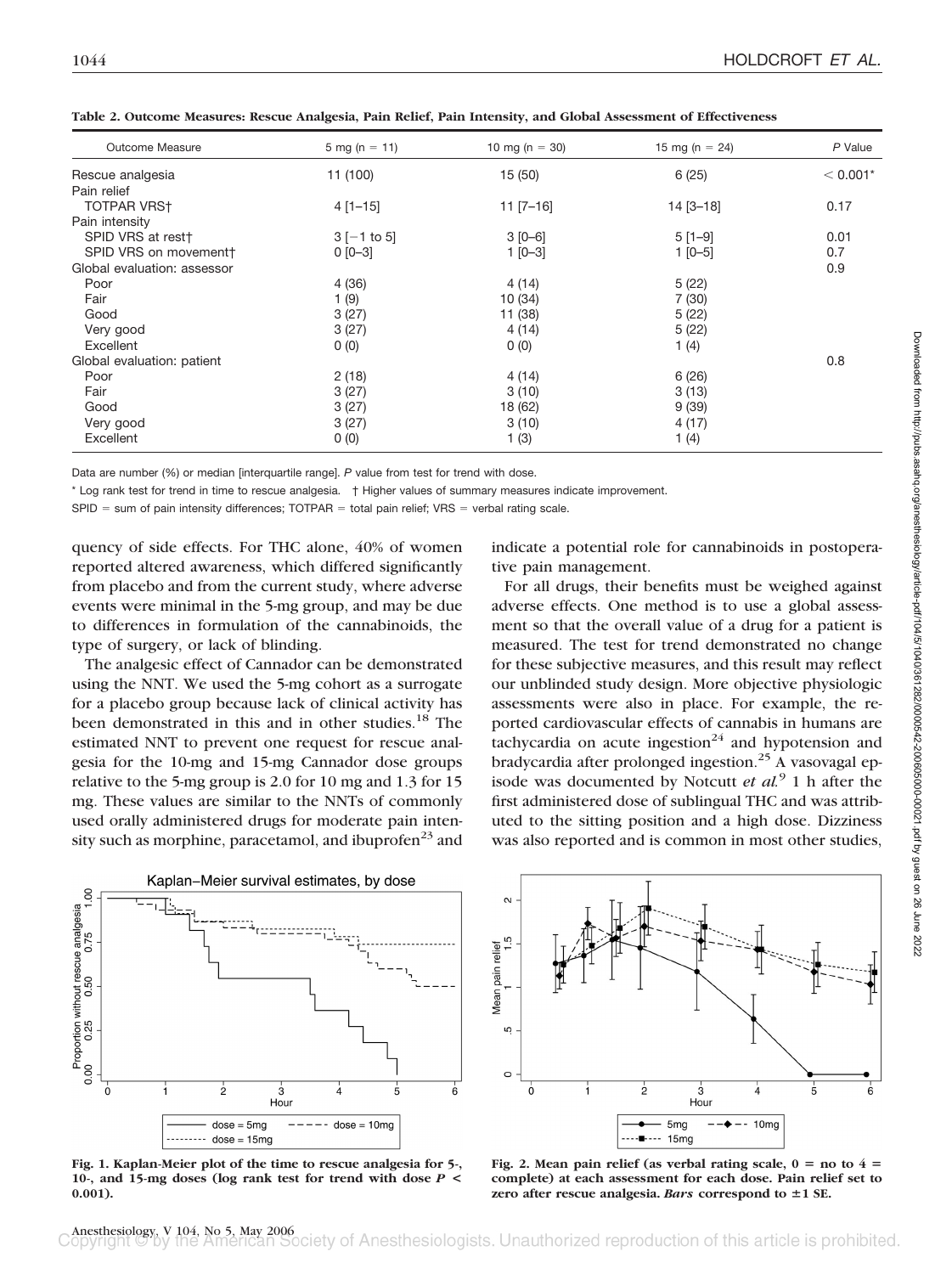## **Table 3. Other Effects: Sedation, Nausea, Vomiting, Mood, Heart Rate, and Blood Pressure**

| Variable                                                        | 5 mg (n = 11)        | 10 mg (n = 30)    | 15 mg (n = 24)         | P Value       |
|-----------------------------------------------------------------|----------------------|-------------------|------------------------|---------------|
| Nausea                                                          | 1 (9)                | 0(0)              | 6(25)                  | 0.06          |
| Vomiting                                                        | 1 (9)                | 0(0)              | 4 (17)                 | $0.2^{\circ}$ |
| Change in sedation VRS*                                         | $0$ [-1 to 0]        | $-2$ [ $-4$ to 0] | $-3[-8 \text{ to } 0]$ | 0.03          |
| Change in mood VAS*                                             | $-11$ [ $-82$ to 16] | 41 [0 to 89]      | $-8$ [ $-38$ to 96]    | 0.6           |
| Maximum increase from baseline heart rate > 20%                 | 2(18)                | 8(27)             | 9(38)                  | 0.2           |
| Maximum decrease from baseline heart rate $>$ 20%               | 0(0)                 | 1 $(3)$           | 2(8)                   | 0.3           |
| Maximum increase from baseline systolic blood pressure > 20%    | 1 (9)                | 1 $(3)$           | 2(8)                   | 0.9           |
| Maximum decrease from baseline systolic blood pressure $>$ 20%  | 0(0)                 | 4(13)             | 5(21)                  | 0.12          |
| Maximum increase from baseline diastolic blood pressure $>$ 20% | 0(0)                 | 3(10)             | 3(13)                  | 0.3           |
| Maximum decrease from baseline diastolic blood pressure > 20%   | 1 (9)                | 4 (13)            | 6(25)                  | 0.2           |

Data are number (%) or median [interquartile range]. P value from test for trend with dose.

\* Higher values of summary measures indicate improvement.

Mood = sum of mood visual analog scale changes from baseline; Nausea = any worsening from baseline nausea VRS during 6-h assessment period; Sedation = sum of sedation verbal rating scale changes from baseline; VAS = visual analog scale; Vomiting = any vomiting during 6-h assessment period; VRS = verbal rating scale.

although without blood pressure measurement to confirm a cardiovascular origin. $8,13$  In rodents, acute administration of THC elicits hypotension and bradycardia through central and peripheral activities.<sup>26</sup> Therefore, our report of a serious adverse event presenting as supine hypotension, pallor, bradycardia, and oxygen de-

saturation at the 15-mg dose is not unexpected. The paleness of the skin without any change in blood volume would suggest mesenteric vasodilation, similar in mechanism to that described for endogenous cannabinoids. $27$ Nevertheless, the overall results of our study do not demonstrate dose-related cardiovascular effects.

**Table 4. Adverse Events**

| Variable                 | 5 mg ( $n = 11$ ) | 10 mg ( $n = 30$ ) | 15 mg ( $n = 24$ ) | P Value |
|--------------------------|-------------------|--------------------|--------------------|---------|
| Any adverse event        | 1(9)              | 6 (30)             | 12 (50)            | 0.002   |
| All adverse events*      | 1                 | 6                  | 19                 |         |
| Adverse event timing*    |                   |                    |                    |         |
| Before rescue analgesia  | 0                 | 4                  | 15                 |         |
| After rescue analgesia   |                   | $\overline{2}$     | $\overline{4}$     |         |
| Adverse event severity*  |                   |                    |                    |         |
| Mild                     |                   | 5                  | 13                 |         |
| Moderate                 | 0                 | 0                  | 3                  |         |
| Severe                   | 0                 |                    | $\overline{2}$     |         |
| Serious                  | 0                 | 0                  | 1                  |         |
| Adverse event causality* |                   |                    |                    |         |
| Remote                   | 0                 | 1                  | $\overline{4}$     |         |
| Possible                 |                   | 2                  | 5                  |         |
| Probable                 | 0                 | 3                  | 10                 |         |
| Central nervous system*  |                   | 4                  | 9                  |         |
| Acutely paranoid         |                   |                    | 2                  |         |
| Cognitive function       |                   |                    | 1                  |         |
| Dizzy or light-headed    |                   | 1                  | $\overline{2}$     |         |
| Unpleasant mood effect   |                   | $\overline{2}$     | 2                  |         |
| Sensory disturbance      |                   |                    |                    |         |
| Sleep disturbance        |                   |                    |                    |         |
| Headache                 |                   | 1                  |                    |         |
| Cardiovascular system*   | 0                 | 2                  | 4                  |         |
| Hypotension              |                   |                    |                    |         |
| Hypoxia                  |                   |                    |                    |         |
| Cholinergic              |                   |                    |                    |         |
| Pulmonary embolism       |                   | 1                  |                    |         |
| Tachycardia              |                   |                    | 2                  |         |
| Gastrointestinal system* | 0                 | 0                  | 3                  |         |
| Dry mouth                |                   |                    | 2                  |         |
| Vomit                    |                   |                    |                    |         |
| Whole body*              | 0                 | $\mathbf 0$        | 3                  |         |
| Pallor                   |                   |                    | $\overline{c}$     |         |
| Pyrexia                  |                   |                    | 1                  |         |
|                          |                   |                    |                    |         |

Data are total number (% of patients). *P* value from test for trend with dose.

\* All adverse events; there may be more than one adverse event per patient.